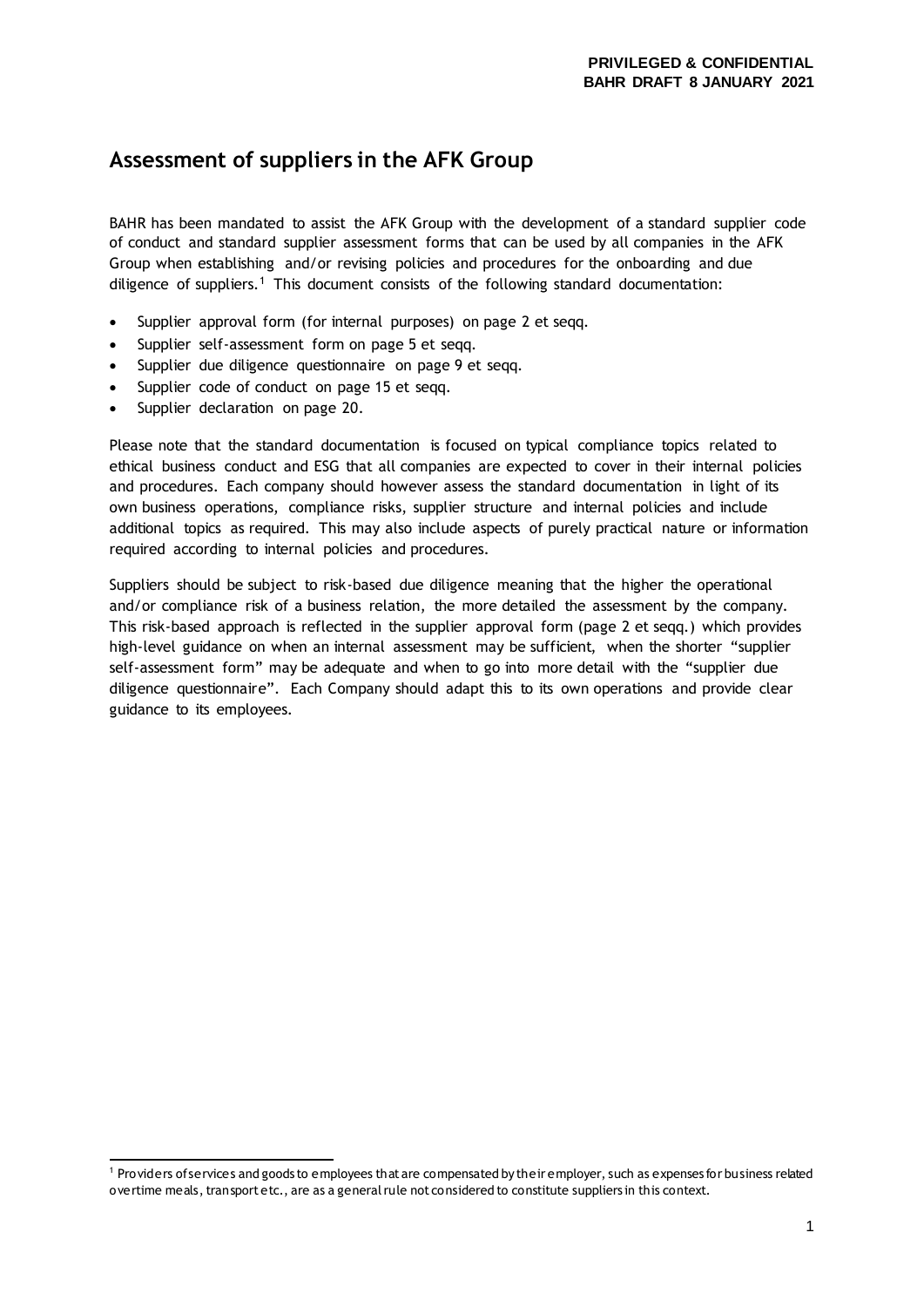# **Internal approval of new suppliers**

| Supplier approval form                                                                                                                                                                                                                                                                                                                                                  |                                                                                                                                                                                                       |  |
|-------------------------------------------------------------------------------------------------------------------------------------------------------------------------------------------------------------------------------------------------------------------------------------------------------------------------------------------------------------------------|-------------------------------------------------------------------------------------------------------------------------------------------------------------------------------------------------------|--|
| Internal [Key Account Manager] for<br>supplier                                                                                                                                                                                                                                                                                                                          |                                                                                                                                                                                                       |  |
| Description of business to be<br>conducted with supplier                                                                                                                                                                                                                                                                                                                | Goods and/or services to be provided by supplier:                                                                                                                                                     |  |
|                                                                                                                                                                                                                                                                                                                                                                         | One-off purchase of goods/services in question<br>$\Box$<br>Regular purchases of goods/services in question<br>□<br>Main supplier for goods/services in question<br>$\Box$<br>Estimated yearly value: |  |
| Level of supplier risk<br>To be assessed amongst other in<br>light of                                                                                                                                                                                                                                                                                                   | Normal<br>$\Box$<br>Increased<br>П<br>High<br>□                                                                                                                                                       |  |
| Nature of business relationship<br>$\qquad \qquad \blacksquare$<br>with supplier<br>Business activity of supplier<br>$\blacksquare$<br>Sector<br>$\blacksquare$<br>Location(s)<br>$\blacksquare$<br>Inherent compliance risks (e.g.<br>$\overline{\phantom{a}}$<br>score on Transparency<br>International's Corruption<br>Index, tax havens, conflict<br>regions, etc.) | Comments:                                                                                                                                                                                             |  |
| Site visit                                                                                                                                                                                                                                                                                                                                                              | No<br>□<br>To be conducted on by [name/function] on [date] in<br>$\Box$<br>[address]<br>$\Box$ Conducted by [name/function] on [date] in [address]<br>Comments:                                       |  |
| References                                                                                                                                                                                                                                                                                                                                                              | $\Box$ No<br>$\Box$ Yes<br>Comments:                                                                                                                                                                  |  |
| Non-disclosure agreements                                                                                                                                                                                                                                                                                                                                               | Signed<br>$\Box$<br>To be signed<br>$\Box$<br>Not required<br>□<br>Comments:                                                                                                                          |  |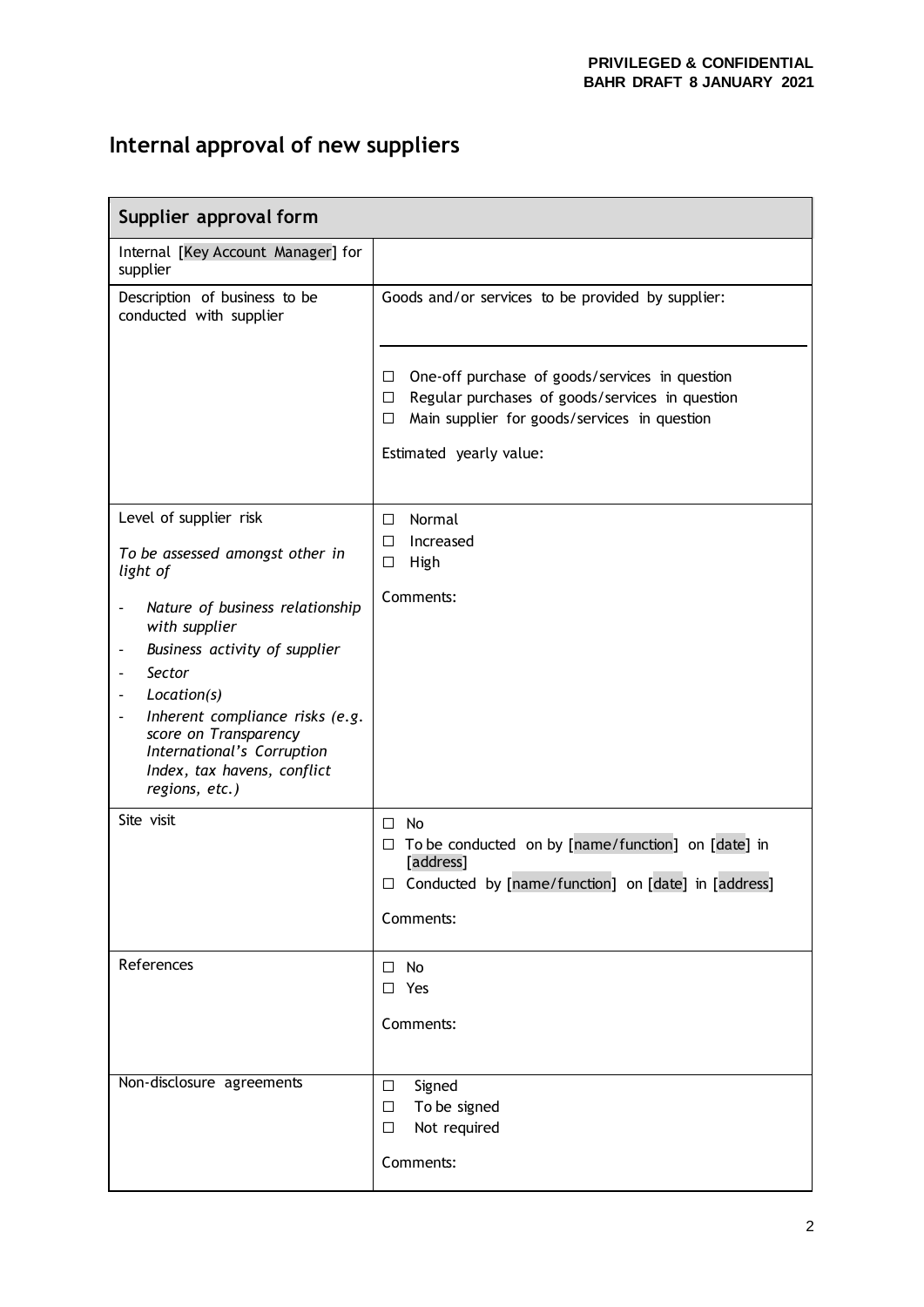L,

| Supplier Code of Conduct signed<br>and returned?                                             | Yes, signed on [date]<br>$\Box$<br>$\Box$ Outstanding<br>Not applicable*<br>$\Box$<br>* Under extraordinary circumstances, it may be decided<br>that suppliers are not requested to sign the Supplier Code<br>of Conduct. This may for example be the case for the one-<br>off purchase of goods/services of low value in absence of a<br>heightened/high compliance risk.                                                                                                                                  |
|----------------------------------------------------------------------------------------------|-------------------------------------------------------------------------------------------------------------------------------------------------------------------------------------------------------------------------------------------------------------------------------------------------------------------------------------------------------------------------------------------------------------------------------------------------------------------------------------------------------------|
| Supplier self-assessment form<br>filled in and returned?                                     | $\Box$ Yes, signed on [date]<br>$\Box$ Outstanding<br>$\Box$ Not applicable*<br>* In case of one-time purchases of goods/services of low<br>value in absence of a heightened/high compliance risk,<br>suppliers are not required to fill in the supplier self-<br>assessment form. The registration of necessary information<br>and a high-level assessment will be performed internally.<br>In case of increased/high supplier risk, please use the more<br>detailed Supplier due diligence questionnaire. |
| Supplier due diligence<br>questionnaire filled in and<br>returned?                           | Yes, signed on [date]<br>ப<br>Outstanding<br>$\Box$<br>Not applicable*<br>□<br>* Applicable only in case of heightened/high supplier risk.                                                                                                                                                                                                                                                                                                                                                                  |
| Assessment of governance<br>organisation as described by<br>supplier                         | $\Box$ Governance and compliance programme in place /<br>appropriate in light of the supplier's business operations<br>$\Box$ Governance and compliance programme in place /<br>material weaknesses identified in light of the supplier's<br>business operations<br>$\Box$ No compliance programme in place<br>$\Box$ No assessment of supplier's governance and compliance<br>programme performed<br>Comments:<br>Follow-up / mitigating measures (if any):                                                |
| Sanctions/adverse media screening<br>performed?                                              | No<br>$\Box$<br>$\Box$ Yes                                                                                                                                                                                                                                                                                                                                                                                                                                                                                  |
| Ensure to document search<br>results, including negative results<br>(i.e. "no hit" results). | Comments:                                                                                                                                                                                                                                                                                                                                                                                                                                                                                                   |
| Are you aware of any<br>circumstances that indicate a                                        | No<br>□<br>Yes<br>П                                                                                                                                                                                                                                                                                                                                                                                                                                                                                         |

 $\overline{\phantom{0}}$ 

 $\mathbf{r}$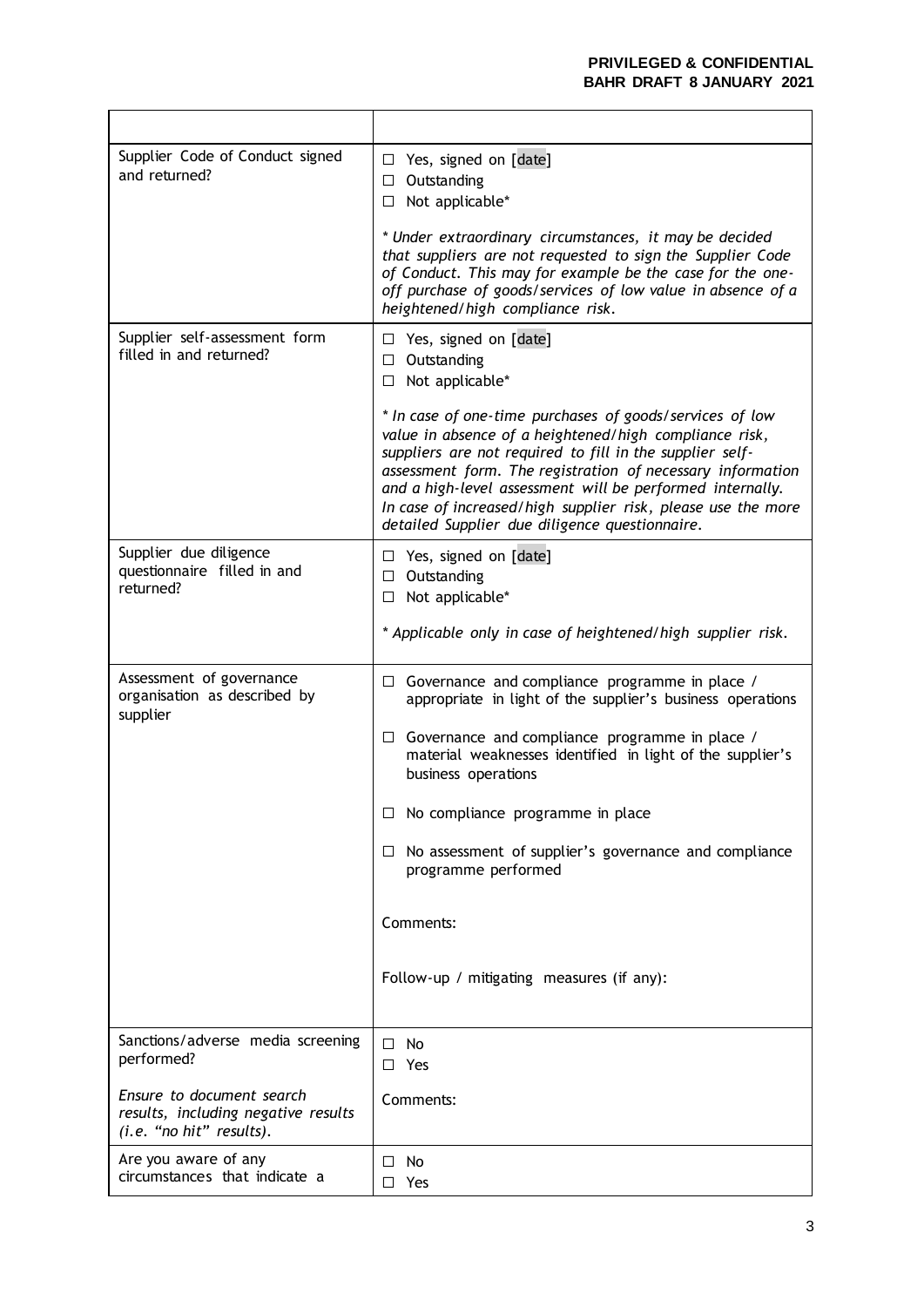| possible conflict of interest of any<br>of our members of the board,<br>management and/or employees<br>has a conflict of interest with the<br>supplier including its owners,<br>board members and/ or<br>management? | Comments: |
|----------------------------------------------------------------------------------------------------------------------------------------------------------------------------------------------------------------------|-----------|
|                                                                                                                                                                                                                      |           |

| Date of completion of this supplier approval form: |                                 |  |
|----------------------------------------------------|---------------------------------|--|
|                                                    |                                 |  |
| Prepared by                                        | Approved by                     |  |
| Place / date<br>Name / function                    | Place / date<br>Name / function |  |
| Signature                                          | Signature                       |  |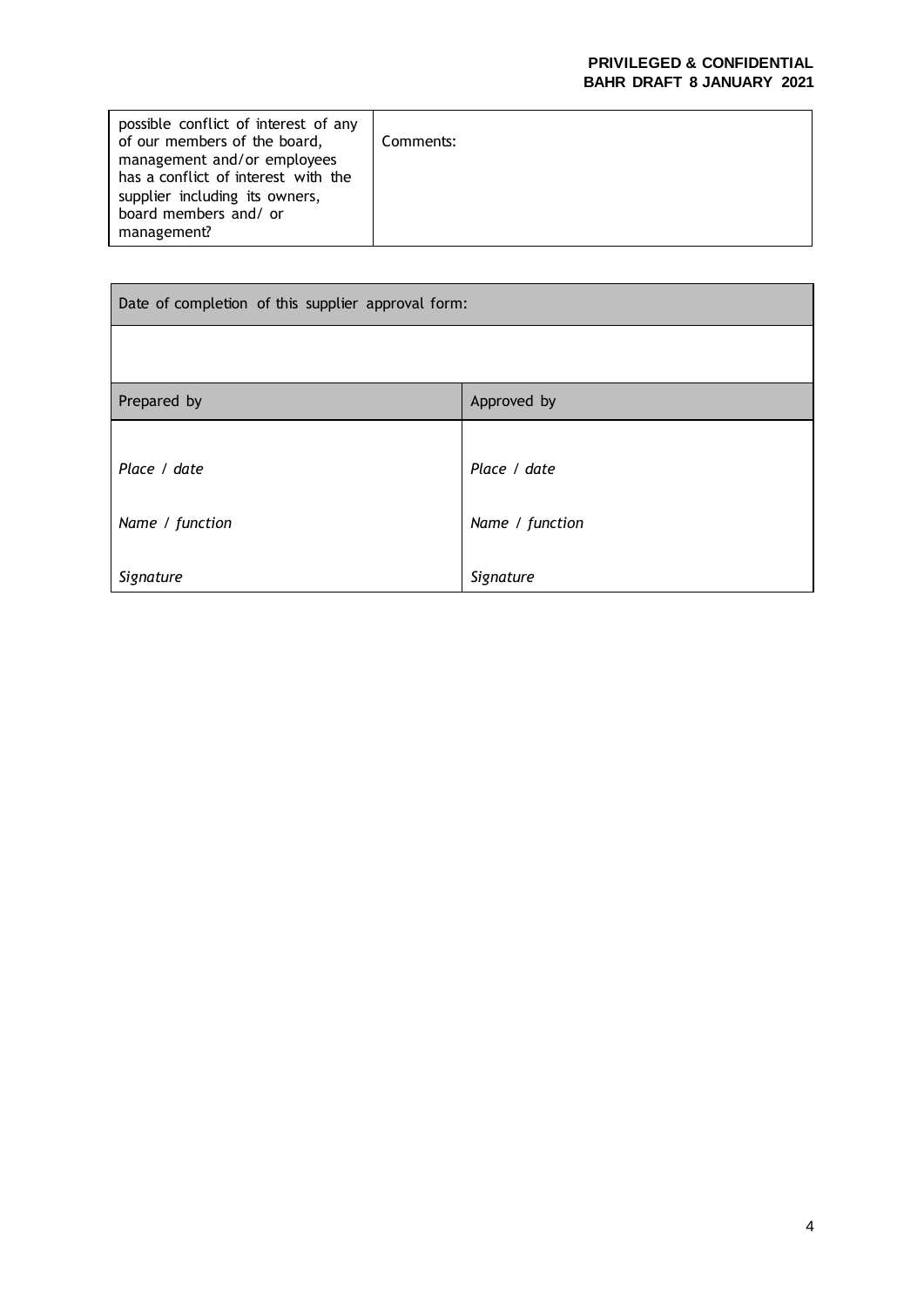## **Supplier self-assessment form**

In all its business activities, [Company name] strives to act in an ethical and respectful manner towards our stakeholders, the people involved, the environment and the society as a whole. [Company name] conducts its business operations in accordance with at all times applicable laws and regulations and expects the same from its business partners.

The information included in this questionnaire will form part of [Company name]'s due diligence files and allow [Company name] to adequately assess and address potential compliance risks in its business activities. The information and any personal data collected, stored and processed in this context will be treated in accordance with applicable laws and regulations.

Please complete the questionnaire truthfully, sign the signature page below and return the signed document by email to:  $[e]$ .

Do not hesitate to contact [●] if you have any questions or require assistance with the completion of this questionnaire.

| 1. Company details                                    |                                                                                                                                                                       |
|-------------------------------------------------------|-----------------------------------------------------------------------------------------------------------------------------------------------------------------------|
| Company name                                          |                                                                                                                                                                       |
| Postal address                                        |                                                                                                                                                                       |
| Telephone                                             |                                                                                                                                                                       |
| E-mail                                                |                                                                                                                                                                       |
| Website                                               |                                                                                                                                                                       |
| Registration no., date and<br>country of registration |                                                                                                                                                                       |
| No. of employees                                      |                                                                                                                                                                       |
| Annual turnover (last<br>three years)                 |                                                                                                                                                                       |
| Group structure                                       | The Company is not part of a group and does not have any<br>$\Box$<br>subsidiaries or branches.                                                                       |
|                                                       | The Company is part of a group:<br>□                                                                                                                                  |
|                                                       | Please provide information on the group structure, including<br>the parent company and any affiliates and branches (e.g. link<br>to website, chart, list or similar). |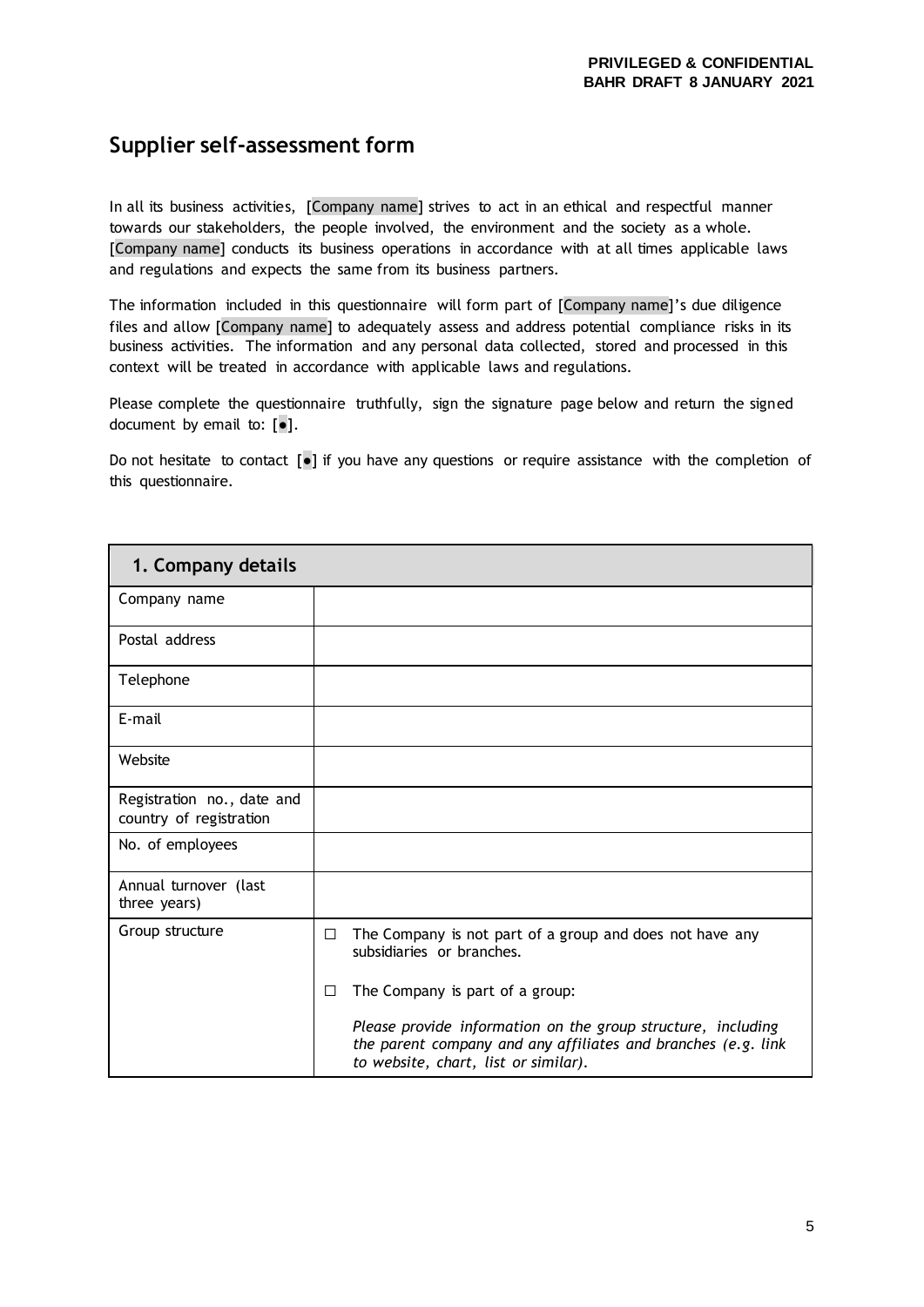| Ownership structure | The Company is listed on the following securities exchange(s) or<br>market(s):                                      |
|---------------------|---------------------------------------------------------------------------------------------------------------------|
|                     | The Company is not listed on a securities exchange or market.                                                       |
|                     | Please provide information on the ownership structure<br>including information on the ultimate beneficial owner(s). |

| 2. Contact persons                   |      |        |
|--------------------------------------|------|--------|
| Position                             | Name | E-mail |
| Main contact person                  |      |        |
| Managing director                    |      |        |
| Financial director                   |      |        |
| Compliance responsible               |      |        |
| Members of the board of<br>directors |      |        |

| 3. Line of business                                          |  |
|--------------------------------------------------------------|--|
| Products and/or services<br>to be provided by the<br>Company |  |

| 4. Commerce           |  |
|-----------------------|--|
| Bank name and country |  |
| Forwarding agent      |  |
| Terms of payment      |  |
| Terms of delivery     |  |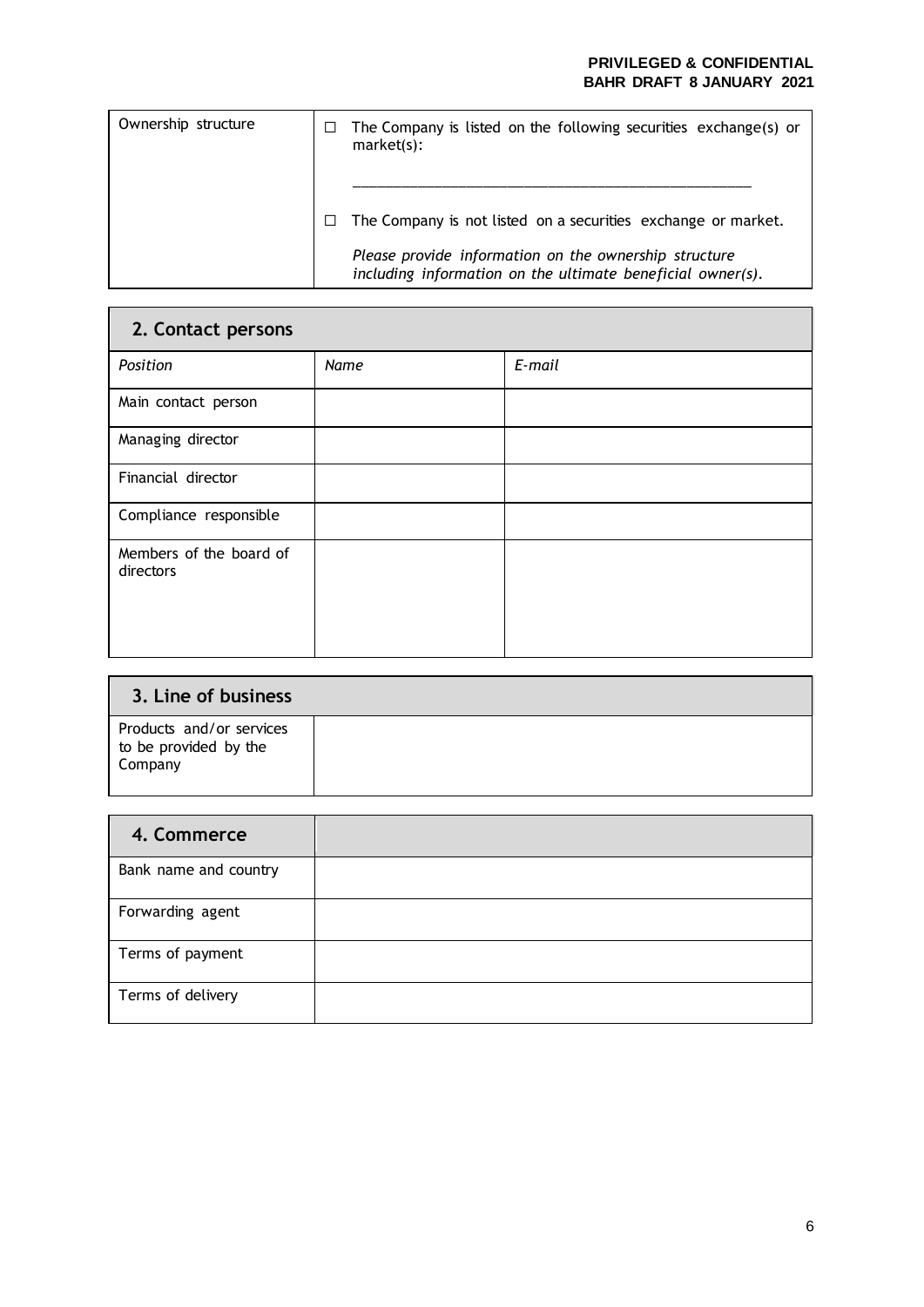| 5. Governance                                                                                                                                                                |                                                                                                                                                                                                                                                                                                                                                                                                                                                             |
|------------------------------------------------------------------------------------------------------------------------------------------------------------------------------|-------------------------------------------------------------------------------------------------------------------------------------------------------------------------------------------------------------------------------------------------------------------------------------------------------------------------------------------------------------------------------------------------------------------------------------------------------------|
| Which of the following topics are covered by the<br>Company's ethical guidelines, policies and/or<br>procedures (if any)?                                                    | $\Box$ None<br>$\Box$ Human rights<br>$\Box$ Discrimination<br>$\Box$ Labour rights<br>$\Box$ Health & safety<br>$\Box$ Anti-bribery & corruption<br>$\Box$ Gifts & hospitality<br>$\Box$ Trade sanctions & export control<br>$\Box$ Money laundering<br>$\Box$ Data protection<br>$\Box$ Environment, resources & waste<br>$\Box$ IT security<br>$\Box$ Whistleblowing<br>$\Box$ Other:                                                                    |
| Does the Company regularly train its employees in<br>relation to ethical business conduct?                                                                                   | $\Box$ No<br>$\square$ Yes<br>Training is provided on the following<br>topics:<br>$\Box$ Human rights<br>$\Box$ Discrimination<br>$\Box$ Labour rights<br>$\Box$ Health & safety<br>$\Box$ Anti-bribery & corruption<br>$\Box$ Gifts & hospitality<br>$\Box$ Trade sanctions & export control<br>$\Box$ Money laundering<br>$\Box$ Data protection<br>$\Box$ Environment, resources & waste<br>$\Box$ IT security<br>$\Box$ Whistleblowing<br>$\Box$ Other: |
| Does the Company have internal controls in place to<br>ensure and monitor compliance with applicable laws<br>and regulations as well as internal policies and<br>procedures? | $\square$ Yes<br>$\Box$ No                                                                                                                                                                                                                                                                                                                                                                                                                                  |
| Has the company accepted the [Company name]<br>Supplier Code of Conduct by submitting a signed<br>copy of the document?                                                      | $\Box$ Yes<br>$\Box$ No                                                                                                                                                                                                                                                                                                                                                                                                                                     |

| 6. Management systems & certifications                                  |                                                          |
|-------------------------------------------------------------------------|----------------------------------------------------------|
| Does the Company have a documented Quality<br><b>Management System?</b> | $\Box$ Yes, certified<br>□ Yes, uncertified<br>$\Box$ No |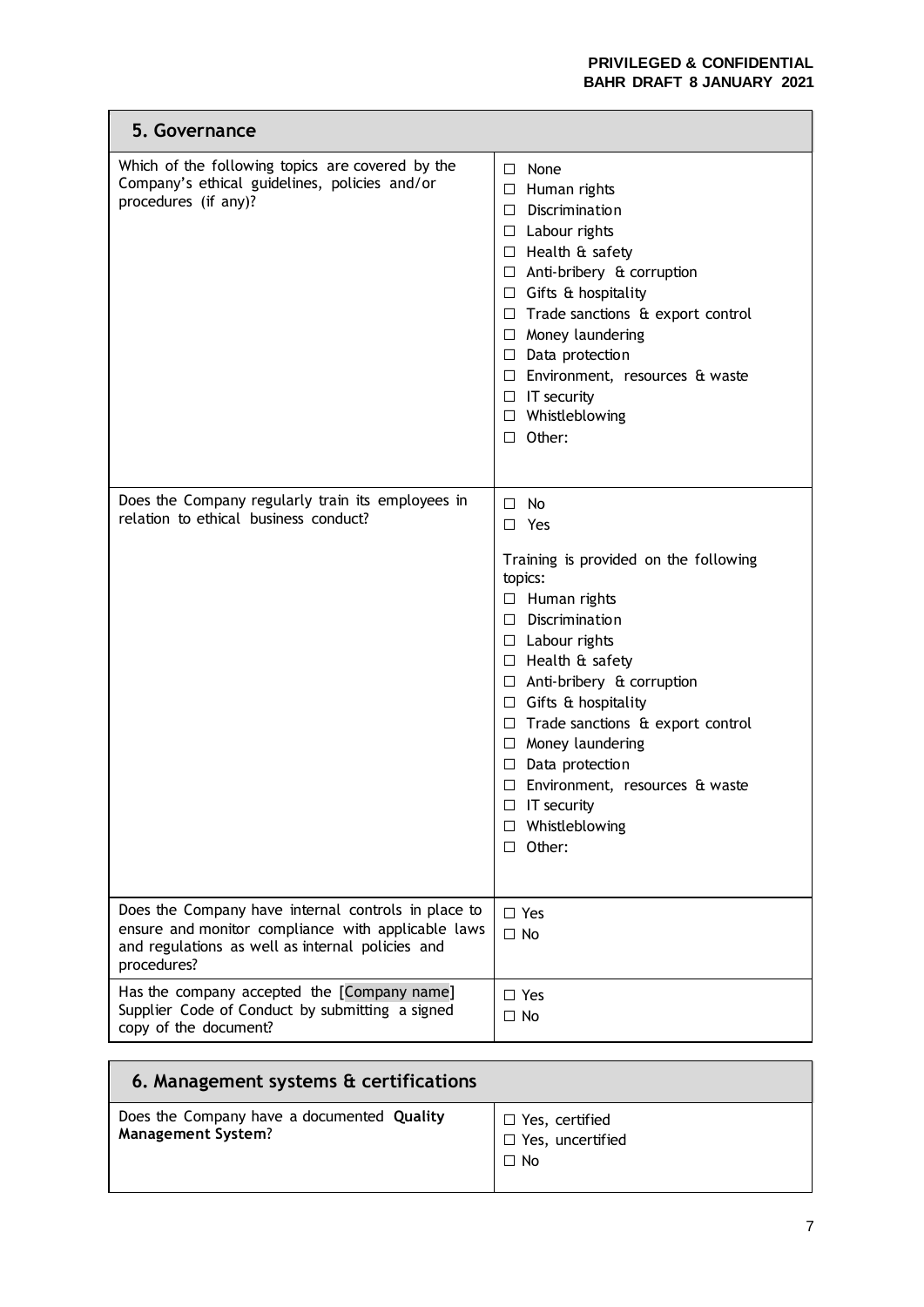|                                                                               | If yes, please specify:                                       |
|-------------------------------------------------------------------------------|---------------------------------------------------------------|
|                                                                               | □ ISO9001<br>$\Box$ ISO/TS16949<br>$\Box$ VDA 6.4             |
|                                                                               |                                                               |
| Does the Company have a documented<br><b>Environmental Management System?</b> | $\Box$ Yes, certified<br>$\Box$ Yes, uncertified<br>$\Box$ No |
|                                                                               | If yes, please specify:                                       |
|                                                                               | □ ISO14001                                                    |
|                                                                               | $\Box$ Other: ___________                                     |
| Does the Company have a documented HSE<br><b>Management System?</b>           | $\Box$ Yes, certified<br>$\Box$ Yes, uncertified<br>$\Box$ No |
|                                                                               | If yes, please specify:                                       |
|                                                                               | □ ISO45001<br>$\Box$ Other: ___________                       |
| Does the Company have any other documented<br>Management System?              | $\Box$ Yes, certified<br>$\Box$ Yes, uncertified<br>$\Box$ No |
|                                                                               | If yes, please specify:                                       |

By completing the questionnaire and signing below, I certify that I am authorised by the Company to act on its behalf. I hereby confirm that I have understood and answered every question truthfully.

This questionnaire was completed on \_\_\_\_\_\_\_\_\_\_\_\_\_\_\_\_\_\_ in \_\_\_\_\_\_\_\_\_\_\_\_\_\_\_\_\_\_.

 $\overline{\phantom{a}...}$  ,  $\overline{\phantom{a}...}$  ,  $\overline{\phantom{a}...}$  ,  $\overline{\phantom{a}...}$  ,  $\overline{\phantom{a}...}$  ,  $\overline{\phantom{a}...}$  ,  $\overline{\phantom{a}...}$  ,  $\overline{\phantom{a}...}$  ,  $\overline{\phantom{a}...}$  ,  $\overline{\phantom{a}...}$  ,  $\overline{\phantom{a}...}$  ,  $\overline{\phantom{a}...}$  ,  $\overline{\phantom{a}...}$  ,  $\overline{\phantom{a}...}$ 

**For and on behalf of** Click here to write text **For and on behalf of** Click here to write text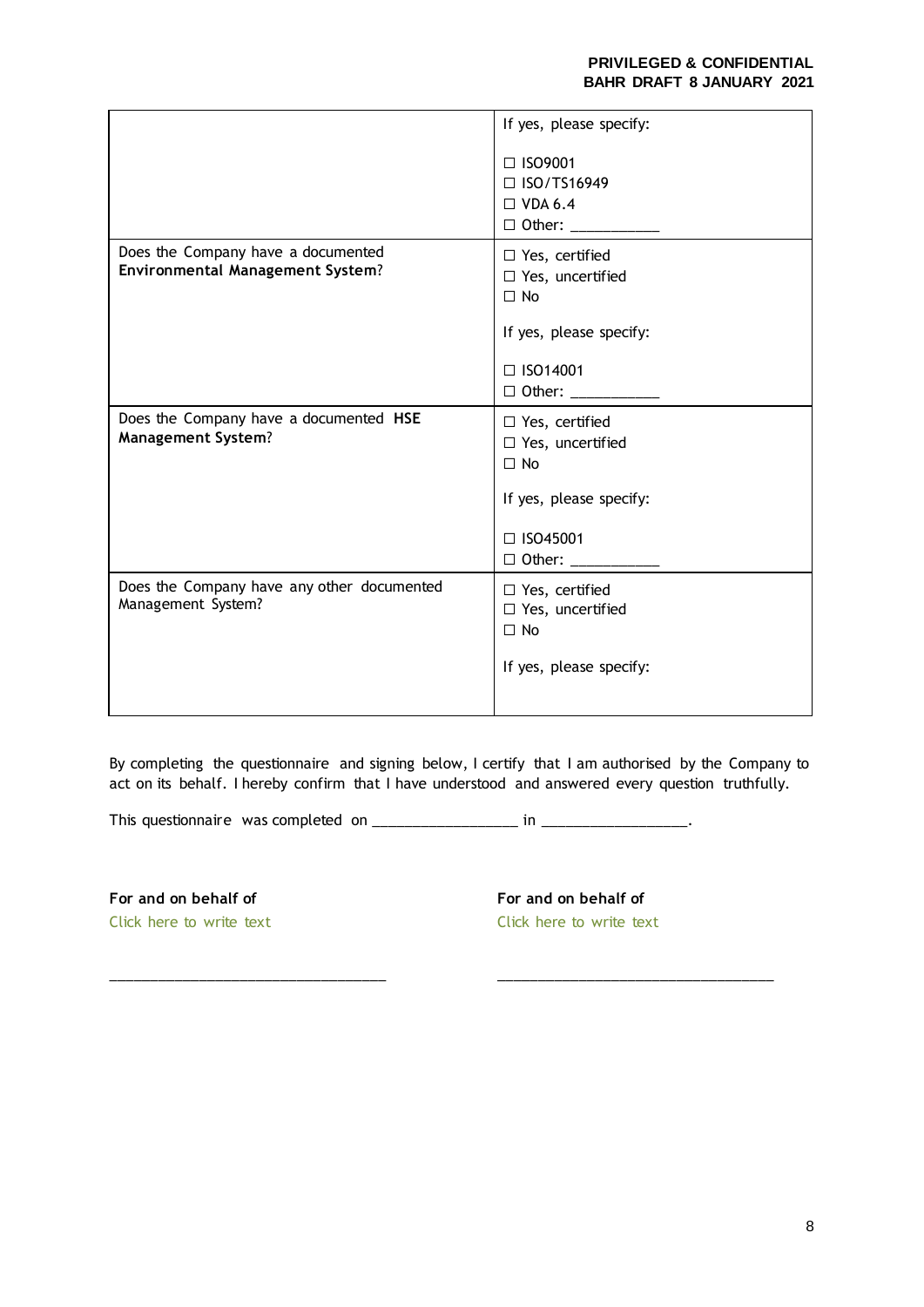## **Supplier due diligence questionnaire**

In all its business activities, [Company name] strives to act in an ethical and respectful manner towards our stakeholders, the people involved, the environment and the society as a whole. [Company name] conducts its business operations in accordance with at all times applicable laws and regulations and expects the same from its business partners.

The information included in this questionnaire will form part of [Company name]'s due diligence files and allow [Company name] to adequately assess and address potential compliance risks in its business activities. The information and any personal data collected, stored and processed in this context will be treated in accordance with applicable laws and regulations.

Please complete the questionnaire truthfully, sign the signature page below and return the signed document by email to:  $[e]$ .

Do not hesitate to contact [●] if you have any questions or require assistance with the completion of this questionnaire.

| 1. Company details                                    |                                                                                                                                                                       |
|-------------------------------------------------------|-----------------------------------------------------------------------------------------------------------------------------------------------------------------------|
| Company name                                          |                                                                                                                                                                       |
| Postal address                                        |                                                                                                                                                                       |
| Telephone                                             |                                                                                                                                                                       |
| E-mail                                                |                                                                                                                                                                       |
| Website                                               |                                                                                                                                                                       |
| Registration no., date and<br>country of registration |                                                                                                                                                                       |
| No. of employees                                      |                                                                                                                                                                       |
| Annual turnover (last<br>three years)                 |                                                                                                                                                                       |
| Group structure                                       | The Company is not part of a group and does not have any<br>$\Box$<br>subsidiaries or branches.                                                                       |
|                                                       | The Company is part of a group:<br>$\Box$                                                                                                                             |
|                                                       | Please provide information on the group structure, including<br>the parent company and any affiliates and branches (e.g. link<br>to website, chart, list or similar). |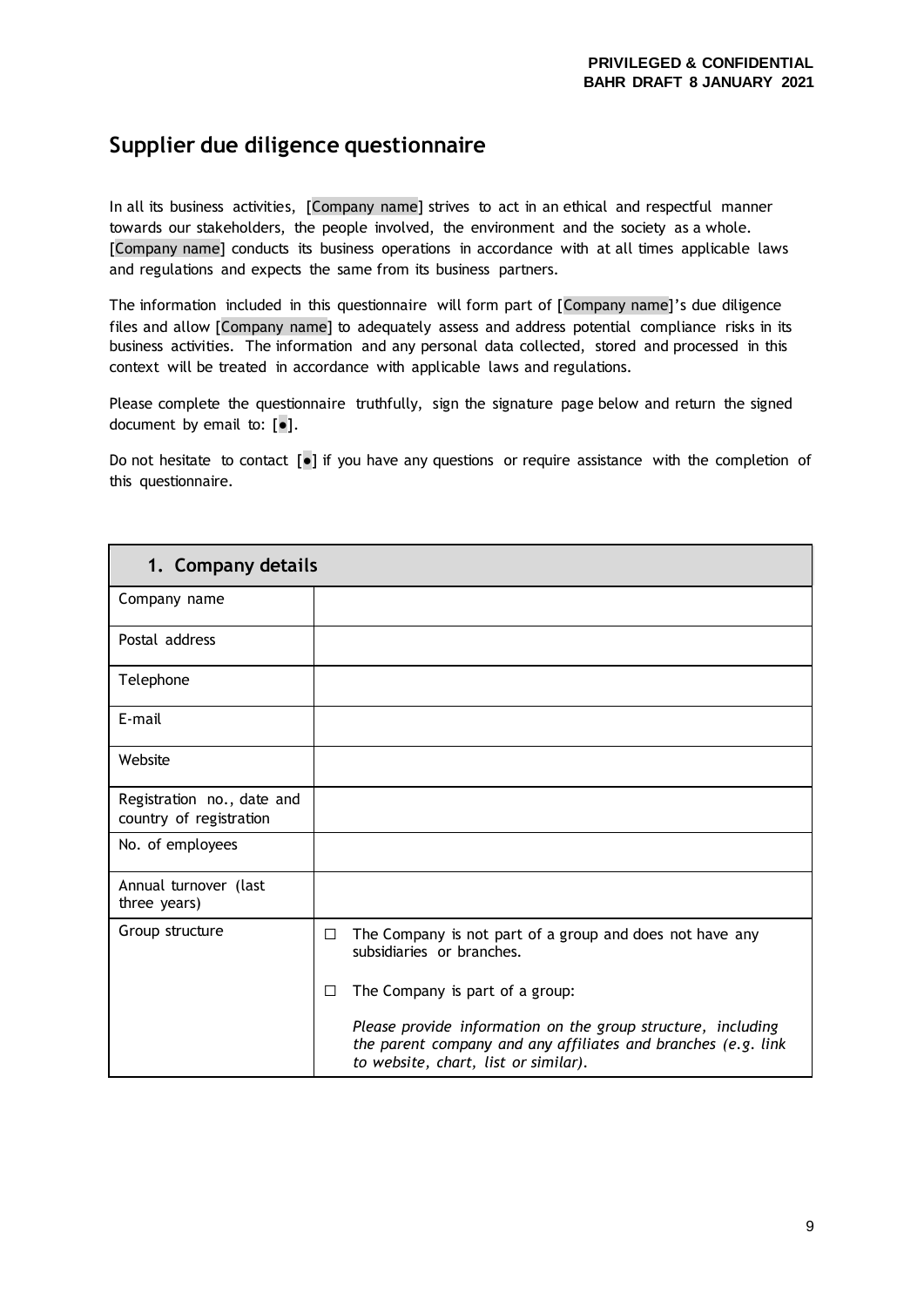| Ownership structure | The Company is listed on the following securities exchange(s) or<br>market(s):                                      |
|---------------------|---------------------------------------------------------------------------------------------------------------------|
|                     | The Company is not listed on a securities exchange or market.                                                       |
|                     | Please provide information on the ownership structure<br>including information on the ultimate beneficial owner(s). |

| 2. Contact persons                   |                                        |        |  |
|--------------------------------------|----------------------------------------|--------|--|
| Position                             | Name, date of birth and<br>citizenship | E-mail |  |
| Main contact person                  |                                        |        |  |
| Managing director                    |                                        |        |  |
| Financial director                   |                                        |        |  |
| Compliance responsible               |                                        |        |  |
| Quality responsible                  |                                        |        |  |
| HSE responsible                      |                                        |        |  |
| Members of the board of<br>directors |                                        |        |  |

| 3. Line of business                                          |  |
|--------------------------------------------------------------|--|
| Products and/or services<br>to be provided by the<br>Company |  |

| 4. Commerce           |  |
|-----------------------|--|
| Bank name and country |  |
| Forwarding agent      |  |
| Terms of payment      |  |
| Terms of delivery     |  |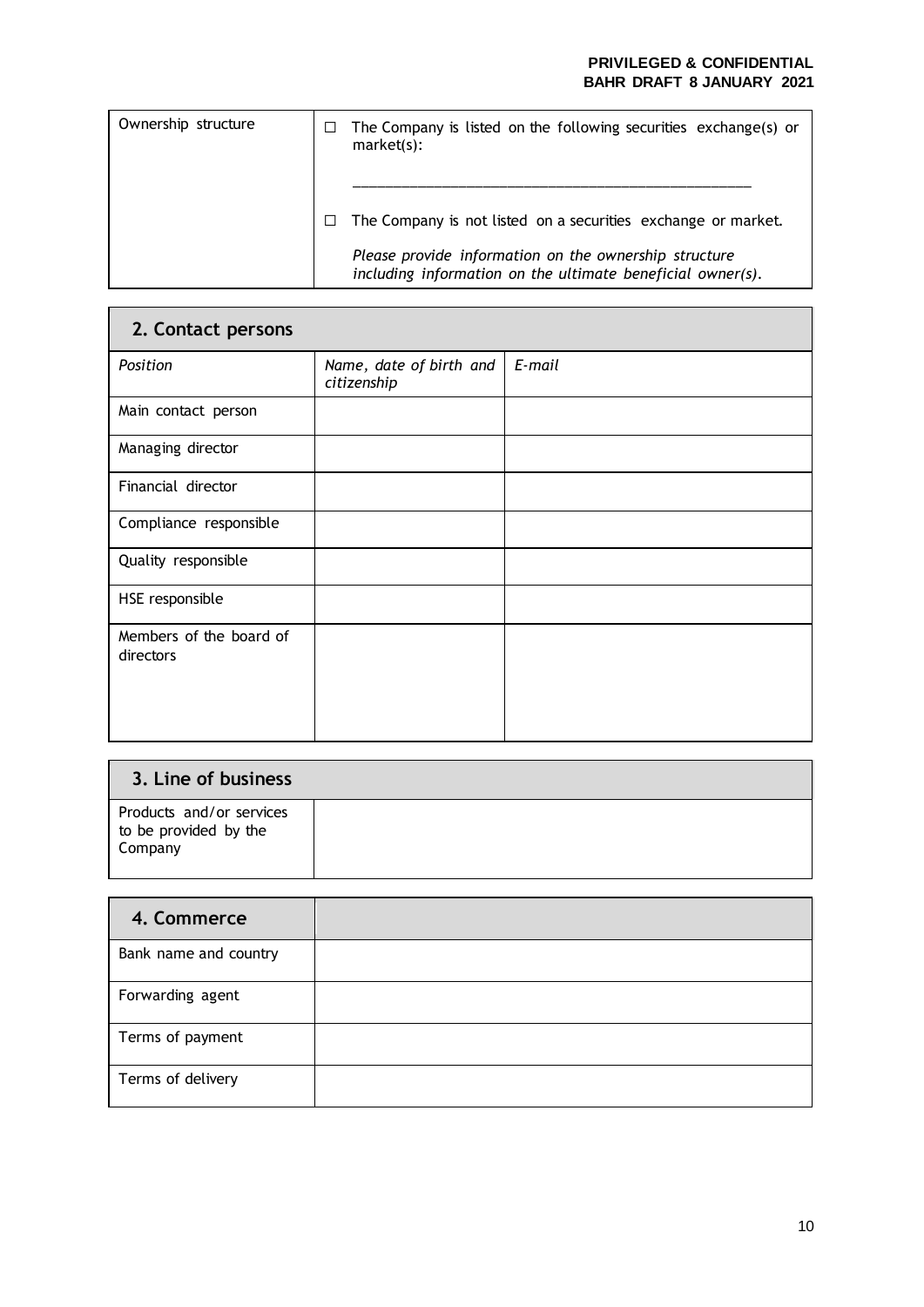L,

| 5. Governance                                                                                                                                                                                             |                                                                                                                                                                                                                                                                                                                                                                                                                                                              |
|-----------------------------------------------------------------------------------------------------------------------------------------------------------------------------------------------------------|--------------------------------------------------------------------------------------------------------------------------------------------------------------------------------------------------------------------------------------------------------------------------------------------------------------------------------------------------------------------------------------------------------------------------------------------------------------|
| Which of the following topics are covered by the<br>Company's ethical guidelines, policies and/or<br>procedures (if any)?                                                                                 | $\Box$ None<br>$\Box$ Human rights<br>$\Box$ Discrimination<br>$\Box$ Labour rights<br>$\Box$ Health & safety<br>$\Box$ Anti-bribery & corruption<br>$\Box$ Gifts & hospitality<br>$\Box$ Trade sanctions & export control<br>$\Box$ Money laundering<br>$\Box$ Data protection<br>$\Box$ Environment, resources & waste<br>$\Box$ IT security<br>$\Box$ Whistleblowing<br>$\Box$ Other:                                                                     |
| Does the Company regularly train its employees in<br>relation to ethical business conduct?                                                                                                                | $\Box$<br>No<br>$\Box$ Yes<br>Training is provided on the following<br>topics:<br>$\Box$ Human rights<br>$\Box$ Discrimination<br>$\Box$ Labour rights<br>$\Box$ Health & safety<br>$\Box$ Anti-bribery & corruption<br>$\Box$ Gifts & hospitality<br>$\Box$ Trade sanctions & export control<br>$\Box$ Money laundering<br>$\Box$ Data protection<br>$\Box$ Environment, resources & waste<br>IT security<br>$\Box$<br>Whistleblowing<br>□<br>$\Box$ Other: |
| Does the Company have policies or procedures in<br>place for the selection and onboarding of as well as<br>cooperation with its business partners, such as<br>clients, suppliers, consultants and agents? | $\Box$ No<br>$\Box$ Yes<br>If yes, please specify:                                                                                                                                                                                                                                                                                                                                                                                                           |
| Examples: Due diligence requirements for clients,<br>suppliers and third party representatives,<br>procurement policy                                                                                     |                                                                                                                                                                                                                                                                                                                                                                                                                                                              |
| Does the Company have internal controls in place to<br>ensure and monitor compliance with applicable laws<br>and regulations as well as internal policies and<br>procedures?                              | $\Box$ Yes<br>$\Box$ No                                                                                                                                                                                                                                                                                                                                                                                                                                      |
| Has the Company accepted the [Company name]<br>Supplier Code of Conduct by submitting a signed<br>copy of the document?                                                                                   | $\Box$ Yes<br>$\Box$ No                                                                                                                                                                                                                                                                                                                                                                                                                                      |

 $\blacksquare$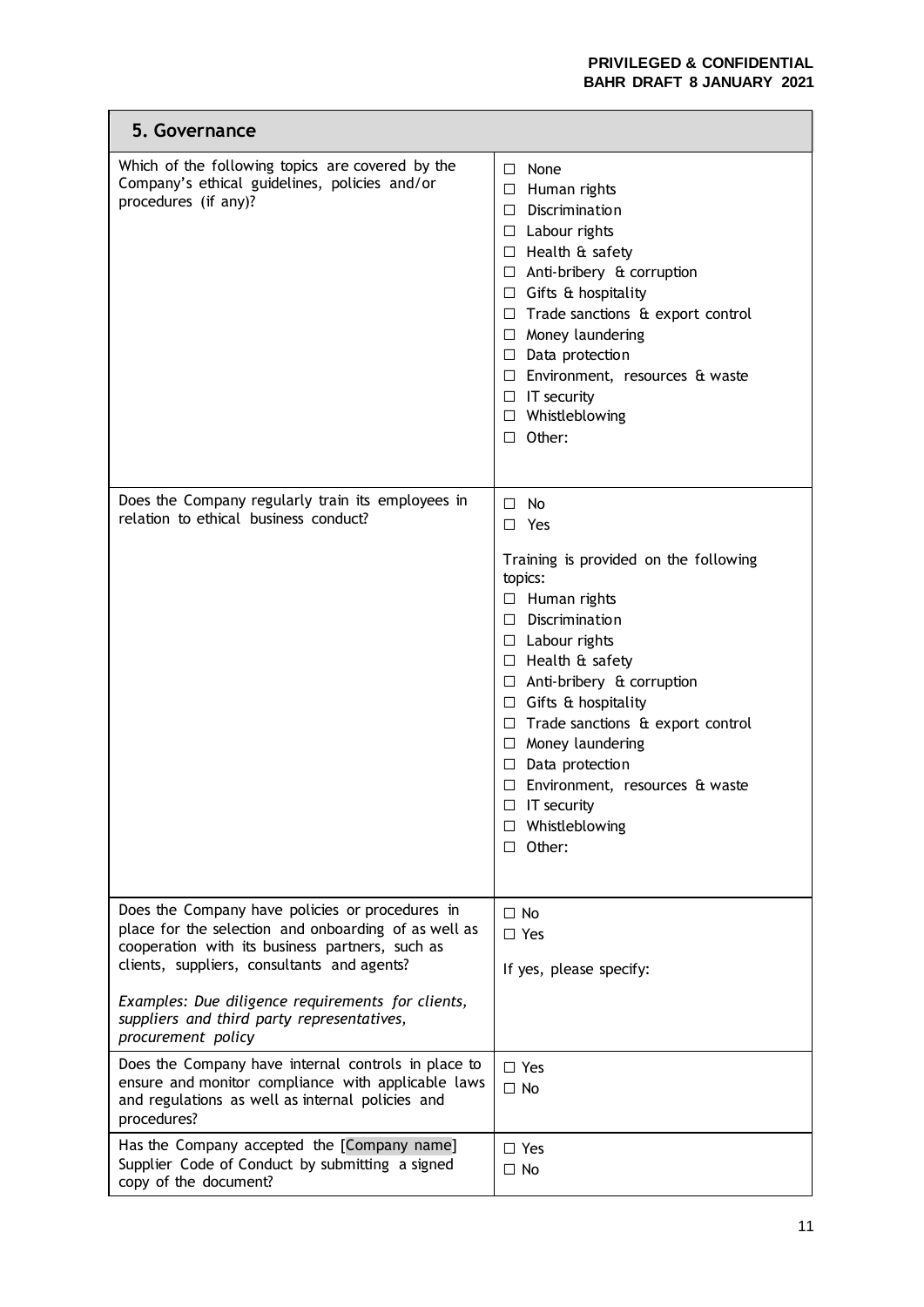| 6. Management systems & certifications                                        |                                                                                                                                   |  |
|-------------------------------------------------------------------------------|-----------------------------------------------------------------------------------------------------------------------------------|--|
| Does the Company have a documented Quality<br><b>Management System?</b>       | $\Box$ Yes, certified<br>□ Yes, uncertified<br>$\Box$ No<br>If yes, please specify and provide                                    |  |
|                                                                               | appropriate documentation:<br>$\Box$ ISO9001<br>$\Box$ ISO/TS16949<br>$\Box$ VDA 6.4<br>$\Box$ Other:<br>$\overline{\phantom{a}}$ |  |
| Does the Company have a documented<br><b>Environmental Management System?</b> | $\Box$ Yes, certified<br>□ Yes, uncertified<br>$\Box$ No                                                                          |  |
|                                                                               | If yes, please specify and provide<br>appropriate documentation:                                                                  |  |
|                                                                               | $\Box$ ISO14001<br>$\Box$ Other: ____________                                                                                     |  |
| Does the Company have a documented HSE<br><b>Management System?</b>           | $\Box$ Yes, certified<br>□ Yes, uncertified<br>$\Box$ No                                                                          |  |
|                                                                               | If yes, please specify and provide<br>appropriate documentation:                                                                  |  |
|                                                                               | $\Box$ ISO45001<br>□ Other: ___________                                                                                           |  |
| Does the Company have any other documented<br>Management System?              | $\Box$ Yes, certified<br>□ Yes, uncertified<br>$\Box$ No                                                                          |  |
|                                                                               | If yes, please specify and provide<br>appropriate documentation:                                                                  |  |

| 7. Miscellaneous                                                                                                                                                  |                         |
|-------------------------------------------------------------------------------------------------------------------------------------------------------------------|-------------------------|
| Is the Company owned or controlled, either directly<br>or indirectly, by a person subject to US, UN, EU,<br>Norwegian or other trade sanctions regimes?           | $\Box$ No<br>$\Box$ Yes |
| [Comment: This may need to be adjusted with view<br>to the Company in question, e.g. to explicitly<br>include German regimes for an AFK affiliate in<br>Germany.] | If yes, please specify: |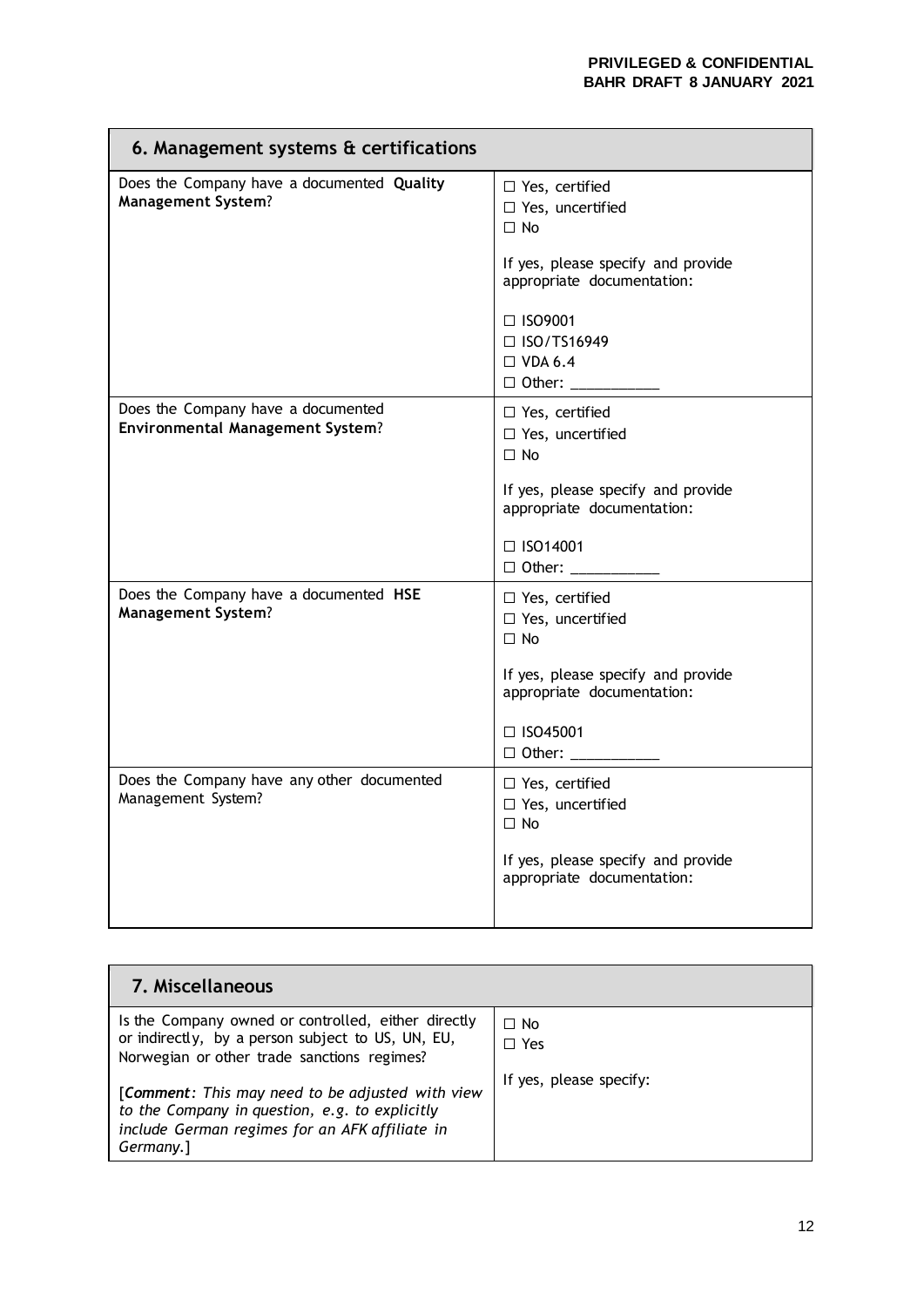| Are any of the Company's directors, officers,<br>representatives and/or employees subject to US,<br>UN, EU or Norwegian or other trade sanctions<br>regimes?<br>[Comment: This may need to be adjusted with view                                                                                                                                                                                                                                                                                                                                                                                                                                                                                                     | $\Box$ No<br>$\square$ Yes<br>If yes, please specify: |
|----------------------------------------------------------------------------------------------------------------------------------------------------------------------------------------------------------------------------------------------------------------------------------------------------------------------------------------------------------------------------------------------------------------------------------------------------------------------------------------------------------------------------------------------------------------------------------------------------------------------------------------------------------------------------------------------------------------------|-------------------------------------------------------|
| to the Company in question, e.g. to explicitly<br>include German regimes for an AFK affiliate in<br>Germany.]                                                                                                                                                                                                                                                                                                                                                                                                                                                                                                                                                                                                        |                                                       |
| Is the Company or any of its owners or affiliates<br>located or conducting business activities in a<br>country or region targeted by UN, EU, US and/or<br>Norwegian trade sanctions regimes? This includes,<br>for example, Russia, Cuba, Iran, Libya, Syria and<br>Sudan.                                                                                                                                                                                                                                                                                                                                                                                                                                           | $\Box$ No<br>$\square$ Yes<br>If yes, please specify: |
| [Comment: This may need to be adjusted with view<br>to the Company in question, e.g. to explicitly<br>include German regimes for an AFK affiliate in<br>Germany.]                                                                                                                                                                                                                                                                                                                                                                                                                                                                                                                                                    |                                                       |
| Are any of the Company's directors, officers,<br>representatives and/or employees politically<br>exposed persons (PEPs)?                                                                                                                                                                                                                                                                                                                                                                                                                                                                                                                                                                                             | $\Box$ No<br>$\Box$ Yes                               |
|                                                                                                                                                                                                                                                                                                                                                                                                                                                                                                                                                                                                                                                                                                                      | If yes, please specify:                               |
| Has the Company, its affiliates or any of its<br>directors, officers, employees or other<br>representatives, at any time during the last 5 years,<br>been accused of, prosecuted or convicted for<br>and/or been subject to other enforcement actions<br>in relation to violations of any applicable laws and<br>regulations on:<br>Human or labour rights;<br>Health and safety rules;<br>Bribery and corruption (public and private<br>sector);<br>Fraud;<br>Money laundering;<br>Trade sanctions or export control regimes;<br>Environmental damage, resource control and<br>waste management;<br>Data protection and information security;<br>or other serious violations of applicable laws<br>and regulations? | $\Box$ No<br>$\Box$ Yes<br>If yes, please specify:    |
| Has the Company (directly or indirectly), at any<br>time during the last 5 years, been involved in any<br>complaint, claim or litigation related to violations<br>of applicable laws and regulations as listed in the<br>previous question?                                                                                                                                                                                                                                                                                                                                                                                                                                                                          | $\Box$ No<br>$\square$ Yes<br>If yes, please specify: |
| Are all of the Company's products RoHS compliant?<br>(Directive (EU) 2017/2102)                                                                                                                                                                                                                                                                                                                                                                                                                                                                                                                                                                                                                                      | $\Box$ Yes<br>$\Box$ No                               |
| Are all of the Company's products free of conflict<br>materials according to the Conflict-Free Sourcing<br>Initiative (CFSI)?                                                                                                                                                                                                                                                                                                                                                                                                                                                                                                                                                                                        | $\Box$ Yes<br>$\Box$ No                               |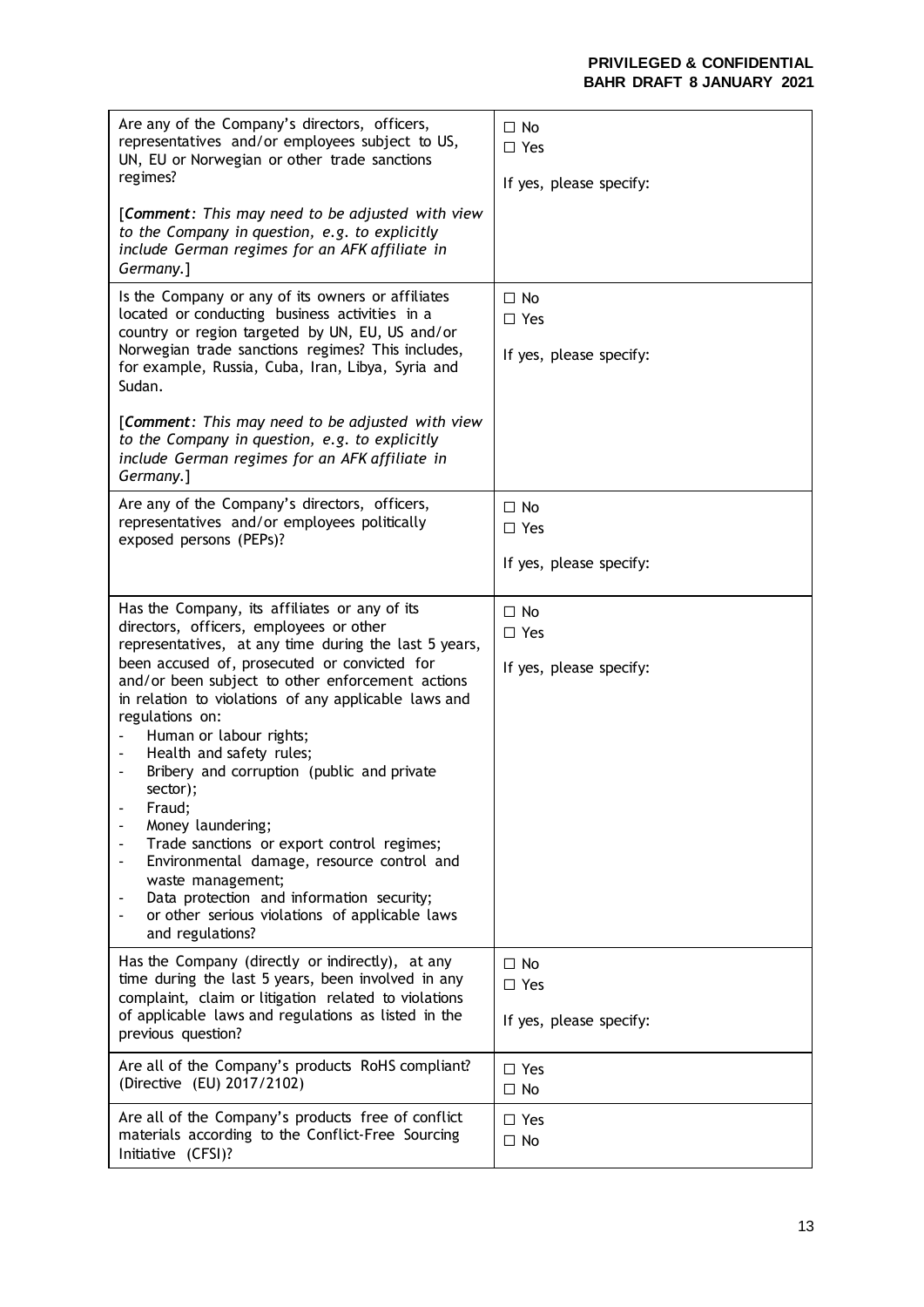| Can the Company provide CFSI CMRT (Conflict)<br>Mineral Reporting Templates) declarations upon<br>request? | $\Box$ Yes<br>$\Box$ No |
|------------------------------------------------------------------------------------------------------------|-------------------------|
| Does the Company have a system to manage                                                                   | $\Box$ Yes              |
| materials, certifications and traceability?                                                                | $\Box$ No               |
| Can the Company provide Country of Origin                                                                  | $\Box$ Yes              |
| declarations?                                                                                              | $\Box$ No               |
| What is the number of LTI (Lost Time Incident) per<br>Million Working Hours (F-value)?                     |                         |

By completing the questionnaire and signing below, I certify that I am authorised by the Company to act on its behalf. I hereby confirm that I have understood and answered every question truthfully.

\_\_\_\_\_\_\_\_\_\_\_\_\_\_\_\_\_\_\_\_\_\_\_\_\_\_\_\_\_\_\_\_\_\_ \_\_\_\_\_\_\_\_\_\_\_\_\_\_\_\_\_\_\_\_\_\_\_\_\_\_\_\_\_\_\_\_\_\_

This questionnaire was completed on \_\_\_\_\_\_\_\_\_\_\_\_\_\_\_\_\_\_ in \_\_\_\_\_\_\_\_\_\_\_\_\_\_\_\_\_\_.

**For and on behalf of**

Click here to write text

**For and on behalf of**

Click here to write text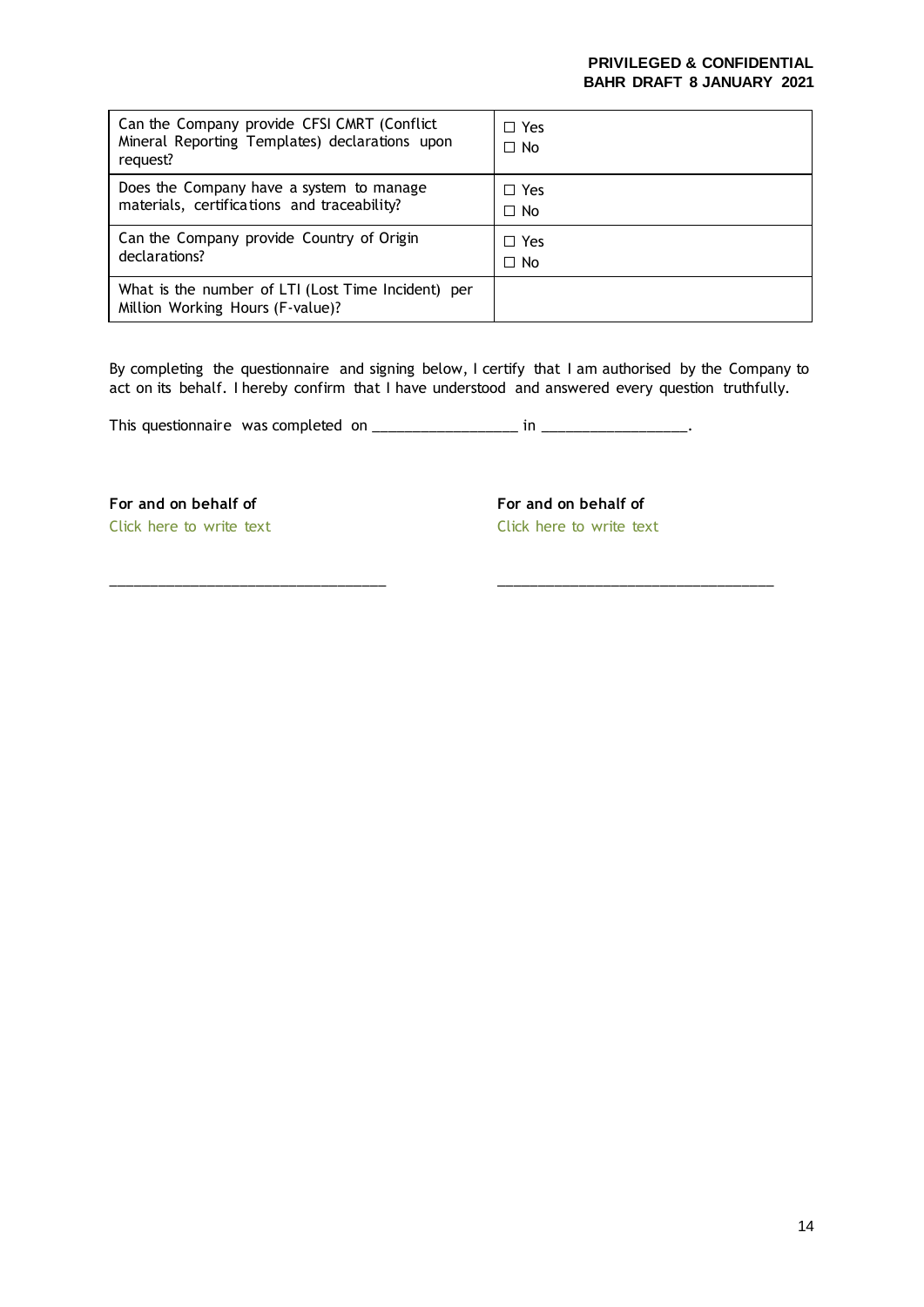### **SUPPLIER CODE OF CONDUCT**

#### **1. INTRODUCTION**

This [update of the] Supplier Code of Conduct (SCoC) was resolved by the Board of Directors of [Company name] (the parent company of the [Group name]) on [date].

The Code is based on the ten Principles of the United Nations Global Compact concerning human rights, labour rights, environmental responsibility and anti-corruption<sup>2</sup>.

The SCoC applies to all business partners supplying material, labour or services (hereinafter referred to as "**Business Partners**") to [Company name]. [Company name] does not want to be associated with partners lacking appropriate ethical standards. In order to do business with [Company name], Business Partners must therefore commit to adhering to the ethical standards set out herein.

The Business Partner acknowledges that it is liable to [Company name] for any damage suffered as a result of failure to comply with the obligations set out herein, and that [Company name] may immediately terminate the business relationship in case of violations of this SCoC.

The Business Partner undertakes to implement procedures to ensure compliance with applicable laws and regulations as well as its obligations under this SCoC.

#### **2. PURPOSE**

This SCoC contributes to set the framework for the behaviour [Company name] expects of all our stakeholders in our worldwide chain of supply. [It is based on the [Company name] values – [Company values].]

The SCoC shall contribute to ensure that our Business Partners adhere to high ethical standards and integrity. Integrity in this context means "the quality of being honest and just in character". Integrity is about attitude and behaviour. [Company name] has zero tolerance for illegal or unethical behaviour, and expects all of its Business Partners to commit to the same.

#### **3. GUIDELINES AND FRAMEWORK**

#### **3.1 Laws and regulations**

[Company name]'s Business Partners shall always act in accordance with applicable laws and regulations. If a Business Partners' own rules are stricter or more comprehensive than the applicable laws and regulations, and not in conflict with any applicable laws and regulations or this SCoC, the Business Partners' own rules shall apply.

 $^2$  <https://www.unglobalcompact.org/what-is-gc/mission/principles> (last visited on 26 October 2020).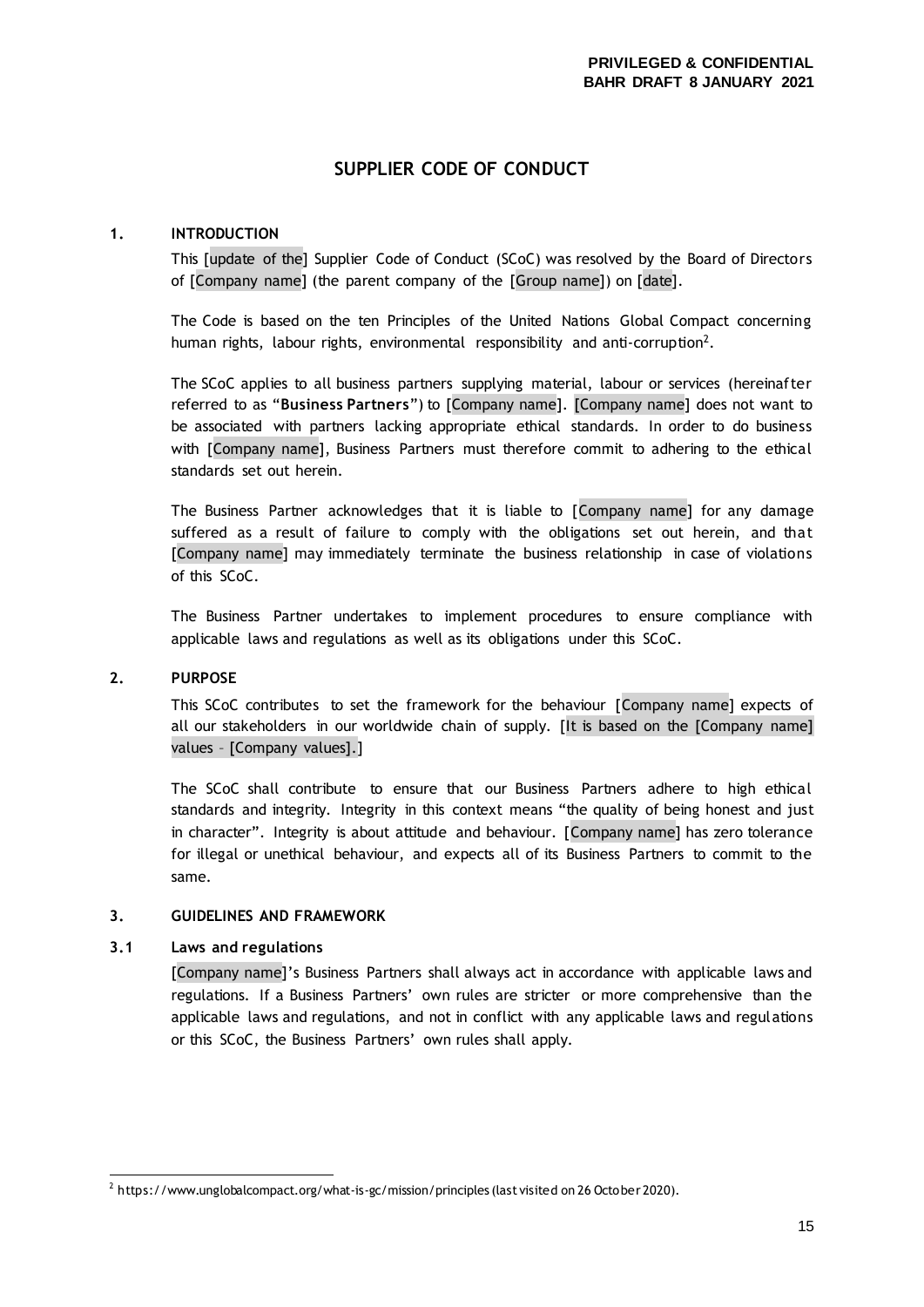#### **4. PEOPLE**

#### **4.1 Human rights**

[Company name]'s Business Partners shall respect human rights, and always act in line with the rules and principles laid out in the UN Guiding Principles on Business and Human Rights, including the principles and rights set out in the eight fundamental conventions identified in the Declaration of the International Labour Organisation on Fundamental Principles and Rights at Work<sup>3</sup> and the International Bill of Human Rights, and the OECD Guidelines for Multinational Enterprises<sup>4</sup>.

#### **4.2 Prohibition of child labour**

We do not accept any form of child labour or that children below the lawful minimum age for admission to employment are engaged in our or our Business partners' business. If persons below the age of 18 are involved, we demand special precautions to safeguard their health, security and rights. Persons below the age of 18 shall not perform dangerous or night time labour, and their work shall not inflict damage on their education or development. [Company name] and its Business Partners fully support, and will act in accordance with, the UN Convention on the Rights of the Child $5$ .

#### **4.3 Labour rights, health and safety**

[Company name] does not accept any involuntary labour, and expects all its Business Partners to comply with all fundamental labour rights and applicable laws and regulations. Business Partners shall ensure fair salaries, safe working conditions (including necessary supervision and protection from fire and other dangers), the right to organize, a good workplace environment, and have in place a whistleblowing procedure for the reporting concerns by employees.

#### **4.4 Hazardous substances and conflict materials**

[Company name] and its Business Partners shall comply with applicable laws and regulations regarding the use, prohibition and restriction of hazardous substances and shall avoid the use of conflict materials, i.e. materials that originate from conflict areas and contribute to fund governments and movements which violate fundamental human rights.

#### **4.5 Discrimination and harassment**

Any kind of discrimination due to gender, ethnicity, national origin, descent, skin colour, language, religion, sexual orientation, family situation or disability is not accepted in [Company name] or any of its Business Partners. All people shall at any time be treated with respect and dignity.

#### **5. ENVIRONMENT**

[[Company name] applies guidelines based on the environmental standards incorporated in the Ten Principles of the UN Global Compact<sup>6</sup>.] [Company name] expects its Business Partners to be committed to environmental sustainability by continuously improving energy efficiency and minimizing discharge, emissions and waste, and to otherwise adhere to applicable laws and regulations to minimize environmental impact and prevent danger to the environment.

 $3$  <https://www.ilo.org/declaration/lang--en/index.htm> (last visited on 26 October 2020).

<sup>&</sup>lt;sup>4</sup> <https://www.oecd.org/corporate/mne/> (last visited on 26 October 2020).

<sup>&</sup>lt;sup>5</sup> <https://www.ohchr.org/en/professionalinterest/pages/crc.aspx> (last visited on 26 October 2020).

<sup>6</sup> <https://www.unglobalcompact.org/what-is-gc/mission/principles> (last visited on 26 October 2020).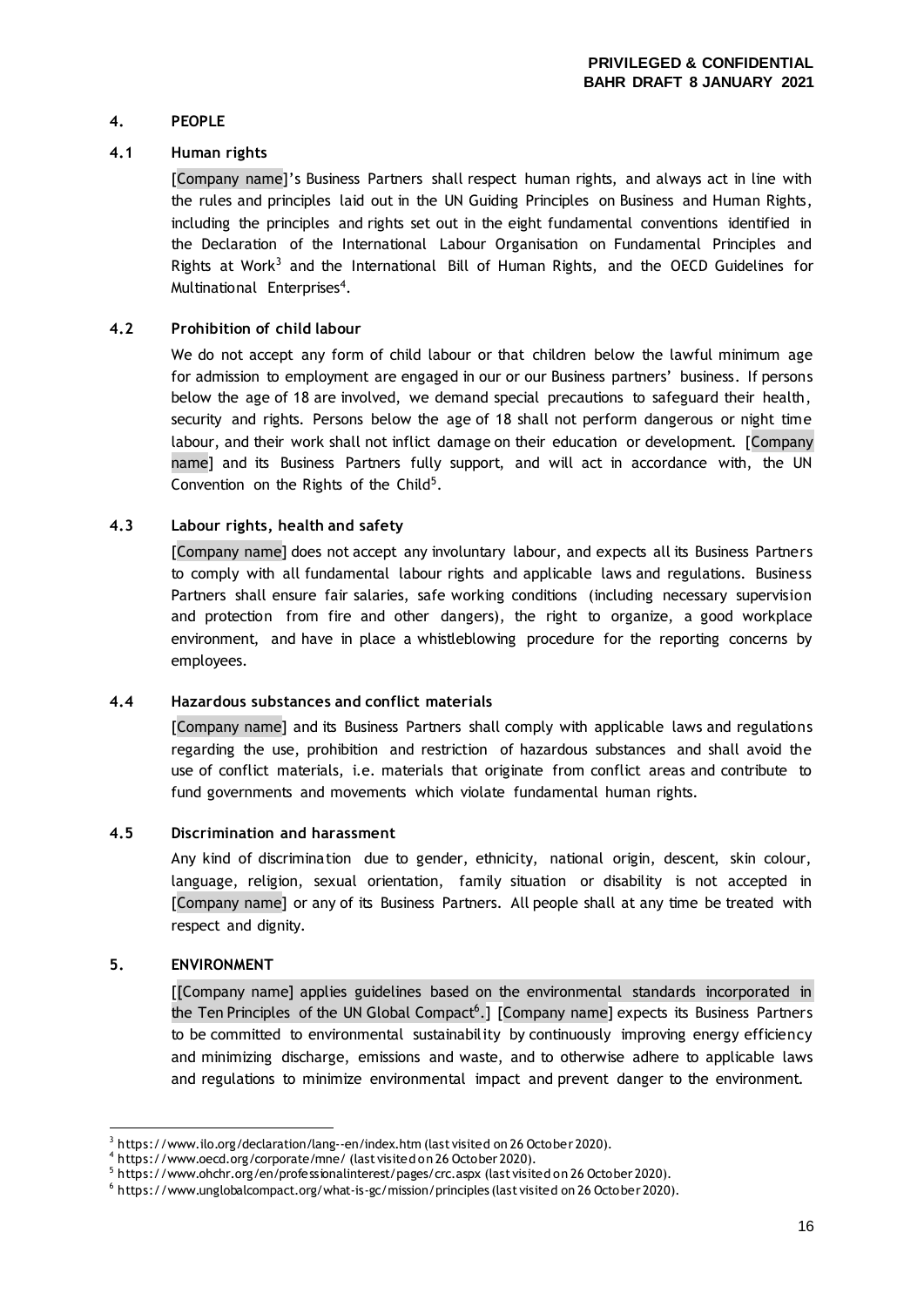Business Partners shall have the necessary permits to conduct their business and comply with applicable law and regulations related to all use of products, chemicals and equipment in their business. Business partners are expected to have in place appropriate measures to avoid injury to persons.

#### **5.1 Anti-bribery and corruption**

[Company name] does not tolerate bribery or corruption in any form, neither in its own business activities nor of its Business partners. Bribery, corruption and facilitation payments (paying "a small token", usually for services someone is entitled to receive) are strictly prohibited, whether with public officials or private business partners. Business Partners shall not directly or indirectly offer, give or accept any advantage which may be considered to be improper and shall at all times comply with applicable laws and regulations.

Under certain circumstances, it may be difficult to draw the line between acceptable and common advantages in a business relationship, e.g. a modest business lunch after a conference, and an improper advantage. For its own employees, [Company name] has therefore established guidelines such as:

- All gifts and hospitality, except promotional items of minimal value, given or received by [Company name] employees shall be [registered in the Company's Gift and Hospitality Register / reported to [management/function]].
- Cash gifts are never allowed. Other gifts may only be given or accepted if they are considered to be of moderate value in a local context, and would usually be subject to pre-approval. [Gifts with a value exceeding [EUR 40] would as a general rule not be considered as being "of moderate value".]
- Offering or accepting hospitality is only be acceptable where this has a clear business purpose, the host is present and the cost is reasonable.
- Travel and accommodation shall always be paid by the employer, not by a third party.

[Company name] expects its Business Partners to adhere to the principles set out above or to certify that they have adequate procedures in place to combat bribery and corruption.

#### **6. ANTI-MONEY LAUNDERING**

Money laundering occurs when funds from illegitimate sources are channelled into legitimate business activities and the financial market. [Company name] opposes all forms of money laundering and expects its Business Partners to comply with all applicable anti-money laundering laws and regulations. This includes having adequate measures in place to allow for the identification and correct handling of potentially illegitimate funds, for example by the establishment of due diligence procedures for new business relationships. This includes adequate diligence on business partners by our Business Partners.

#### **7. TRADE SANCTIONS AND EXPORT CONTROL**

Trade sanctions and export control regimes are becoming increasingly complex and are imposed on a variety of sectors, countries and persons. Such laws may impose restrictions on the sale, shipment, electronic transfer, provision, or disclosure of information, software, goods, assets, funds, and services across national borders or involving parties subject to trade sanctions.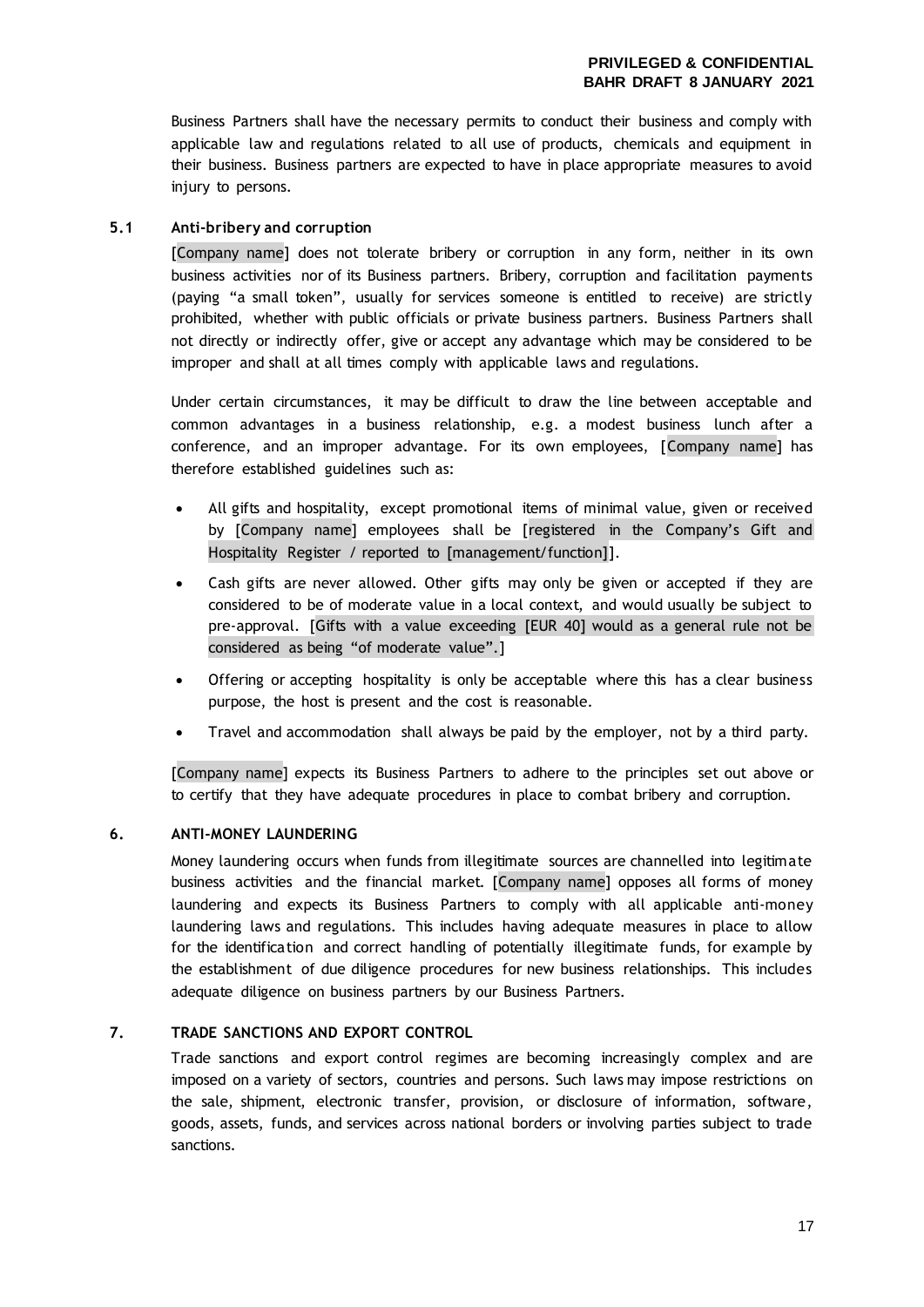[Company name]'s Business Partners are expected to comply with trade sanctions and export control laws and regulations imposed by the UN, US and EU in addition to trade sanctions and export control regimes applicable to the business relationship between [Company name] and the Business Partner.

[**Comment**: The Company should consider to what extent other sanction regimes should be applied and highlighted here, whether directly applicable to an activity or not. (For example, EU, US and/or Norwegian sanctions.)

Please note that it is not uncommon for companies to have committed to complying with EU and US sanction regimes even where these are not applicable, for example in credit facilities. It is therefore recommended to assess whether the Company has any contractual obligations to comply with specific sanction regimes.]

#### **8. FAIRNESS AND COMPETITION**

[Company name]'s Business Partners shall at all times ensure to be trustworthy, honest and fair in all dealings and safeguard that possible conflicts of interest are handled appropriately.

[Company name] has no tolerance for violations of applicable competition laws and regulations in any country and expects fair competition among its Business Partners. This includes inter alia not taking part in or supporting illegal cooperation on pricing, illegal market sharing, abuse of a dominant position or any other activity that constitute breach of applicable competition laws and regulations. Business Partners shall also refrain from sharing sensitive information with third parties and particularly competitors.

#### **9. HANDLING OF INFORMATION**

#### **9.1 Data protection, confidentiality and trade secrets**

Business Partners are expected to comply with applicable laws and regulations with regard to data protection, confidentiality and trade secrets.

In particular, Business Partners shall not disclose sensitive business information or trade secrets provided to them by [Company name] regarding the company, its products and its operations to third parties, unless [Company name] has given its explicit written consent to the disclosure in question. [Company name] expects that such information is not passed on to any third party even after the business relationship has been terminated.

#### **9.2 Responsible use of social media and other media communications**

Social media channels such as Facebook, Instagram and LinkedIn allow for communication, promotion, discussions and information sharing and are increasingly used in business contexts. [Company name] expects its Business Partners to refrain from publishing information, logos or other material belonging to [Company name] without its express written consent. Neither should material that can be associated with [Company name] or its employees be published without the consent of [Company name] and parties involved. This applies, in principle, also to statements to the media.

#### **10. COOPERATION WITH THIRD PARTIES**

Business Partners shall, to the extent possible, promote the implementation of the principles set out in this SCoC by its own business relationships such as subcontractors, suppliers and third party representatives.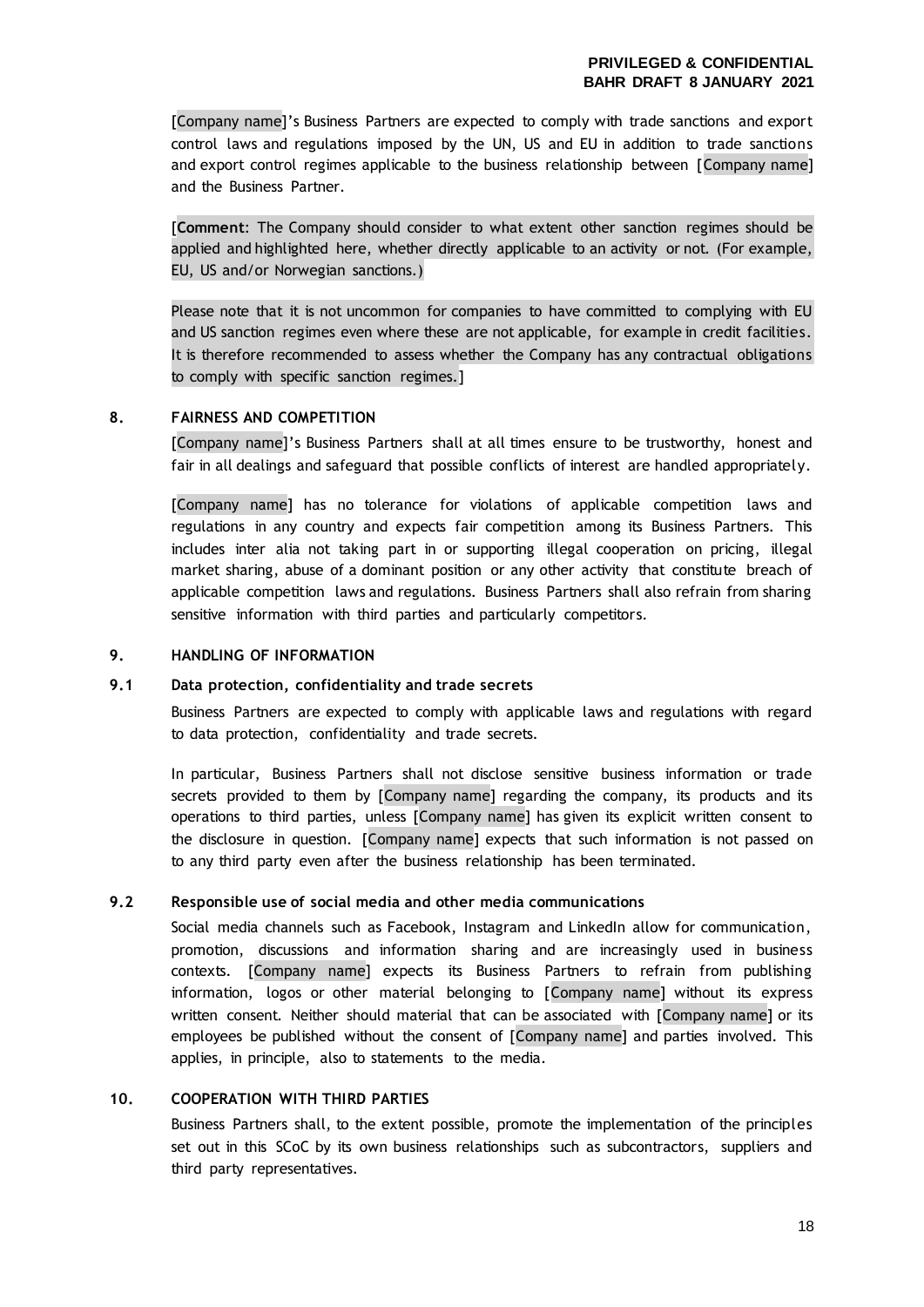Furthermore, Business Partners shall ensure that they have adequate procedures for their cooperation with third parties, including, for example, appropriate due diligence before establishing a new business relationship. In any case, Business Parties are expected to ensure that their agreements with their business relations:

- (a) are in writing,
- (b) the services to be performed are specifically described, and
- (c) the compensation is considered proportional to the services received.

#### **11. REPORTING CONCERNS**

[Company name] encourages transparency and Business Partners and their employees are expected to report any concerns about potential violations of this SCoC or applicable laws and regulations to [insert name/position] with [Company name] without delay.

The information reported and the identity of the whistle blower will be treated confidentia lly to the extent possible and permitted by applicable laws and regulations. [Company name] will endeavour to protect whistle blowers against retaliation. [Company name] may, however, disclose information to competent authorities to the extent appropriate.

#### **12. AUDIT RIGHTS**

In order to ensure compliance with the SCoC and strengthen ethical conduct throughout its supply chain, [Company name] or any independent audit company mandated by it may, from time to time, perform an inspection/audit of the conduct of its Business Partners with or without prior notice. For this purpose, Business Partner shall immediately upon request share documentation on compliance with the SCoC and applicable laws and regulations and allow access to its premises.

#### **13. TERMINATION RIGHT**

[Company name] may decide to immediately terminate the business relationship with its Business Partner in the event of a violation of the SCoC or applicable laws and regulations by the Business Partner.

#### **14. UPDATE OF THE SCOC**

This SCoC shall be subject to continuous development and updates based on the at all times applicable laws and regulations, conventions, principles, standards and other relevant framework for ethical business conduct, as well as any areas of compliance and integrity risks identified for [Company name] and its Business Partners.

Business Partners shall collaborate in this work, by suggesting necessary amendments to [insert name/function] with [Company name] and by committing to adhere to the SCoC published by [Company name] on its homepage.